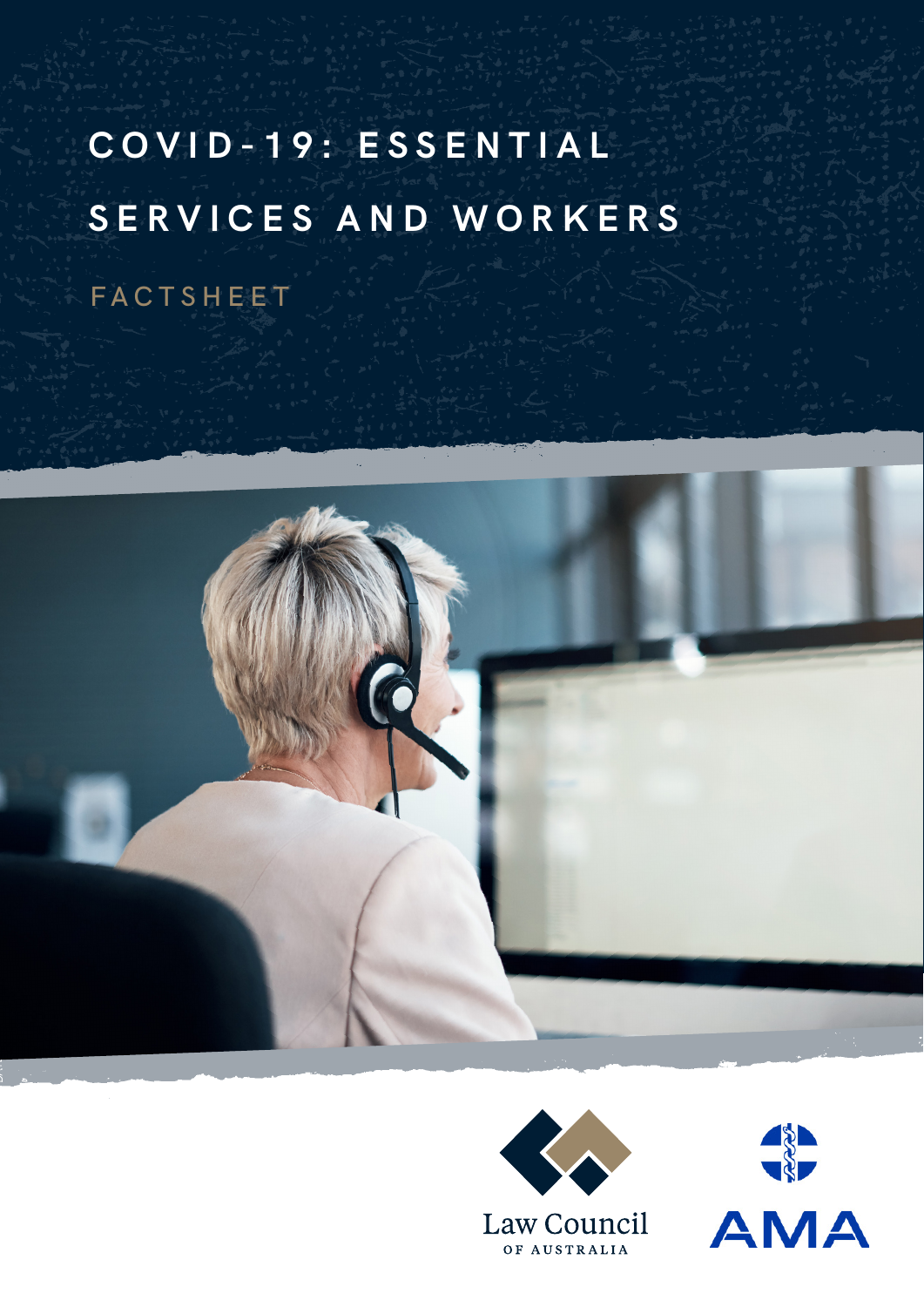### **INTRODUCTION**

Australian Health Protection Principal Committee (**AHPPC**) advice to National Cabinet on 24 March 2020 [recommended,](https://www.health.gov.au/news/australian-health-protection-principal-committee-ahppc-advice-to-national-cabinet-on-24-march-2020-0) if necessary, a next step of considering the closure of 'all activity except essential industries and services'. AHPPC however did not define 'essential' in this context.

There is accordingly a need for clearer guidance as to what constitutes an 'essential service' and who is an 'essential worker'.

The term 'essential services' is not defined in Commonwealth legislation and is not consistently defined at the state and territory level. Further, at the state and territory level, such definitions often pertain to subject matters not related the present circumstances, such as industrial action or emergency services. A summary of these definitions can be found at **Appendix A**.

# **DEFINITION**

There is accordingly no clear definition of 'essential services' in the COVID-19 context. For the purposes of COVID-19, to the extent that 'essential services' are described rather than defined, these descriptions arise from the measures implemented by the National Cabinet, being the Prime Minister, the Premiers of the States and the Chief Ministers of the Territories.

While these measures are developed and coordinated at the level of the National Cabinet, the specifics are implemented by the states and territories through:

- Legislation such as the COVID-19 *Legislation Amendment (Emergency Measures) Act 2020 No 1*  (NSW).
- Declaration of public health emergencies under state and territory legislation to allow the relevant Health Minister or Chief Executive to make Directions to control the emergency. This has been done in:
	- Victoria (*pursuant to the Public Health and Wellbeing Act 2008* (Vic) *s198*);
	- Queensland (*Public Health Act 2005* (Qld) *s319*);
	- Australian Capital Territory (*Public Health Act 1997* (ACT) *s119)*;
	- Western Australia (*Public Health Act 2016* (WA) *s167)*;
	- Northern Territory (*Public and Environmental Health Act 2011* (NT)*, s52*);
	- South Australia (*Public Health Act 2011* (SA) *s87)*; and
	- Tasmania (*Public Health Act 1997* (Tas) *s14*).
- Orders under the following state and territory Acts:
	- *• Public Health Act 2010* (NSW);
	- *• Public Health and Wellbeing Act 2008* (Vic);
	- *• Public Health Act 2005* (Qld);
	- *• Public Health Act 1997* (ACT);
	- *• Emergency Management Act 2005* (WA);
	- *• Public and Environmental Health Act 2011* (NT);
	- *• Emergency Management Act 2004* (SA); and
	- *• Public Health Act 1997* (Tas).

Rather than define or describe 'essential services' or 'essential workers', the federal and state and territory governments have largely adopted the term 'gatherings'. By focusing on the act rather than the actors, this term applies to both service providers and workers.

At the time of writing, the National Cabinet currently [describes](https://www.health.gov.au/news/health-alerts/novel-coronavirus-2019-ncov-health-alert/how-to-protect-yourself-and-others-from-coronavirus-covid-19/limits-on-public-gatherings-for-coronavirus-covid-19#essential-gatherings) 'essential gatherings' to be 'essential activities' including:

- essential workplaces, where you cannot work from home;
- health care settings;
- pharmacies;
- food shopping;
- schools and universities, where you cannot study from home; and
- public transport and airports.

As there is no definition for 'essential workplaces' in this context, an essential workplace (presumably) refers to workplaces relating to the other 'essential activities' listed.

 The federal government, has clarified this matter by also providing descriptions of what gatherings are not essential: please see the following [link](https://www.health.gov.au/news/health-alerts/novel-coronavirus-2019-ncov-health-alert/how-to-protect-yourself-and-others-from-coronavirus-covid-19/limits-on-public-gatherings-for-coronavirus-covid-19).

At the state and territory level, more detailed descriptions of essential (or non-essential) 'gatherings' or services have been provided.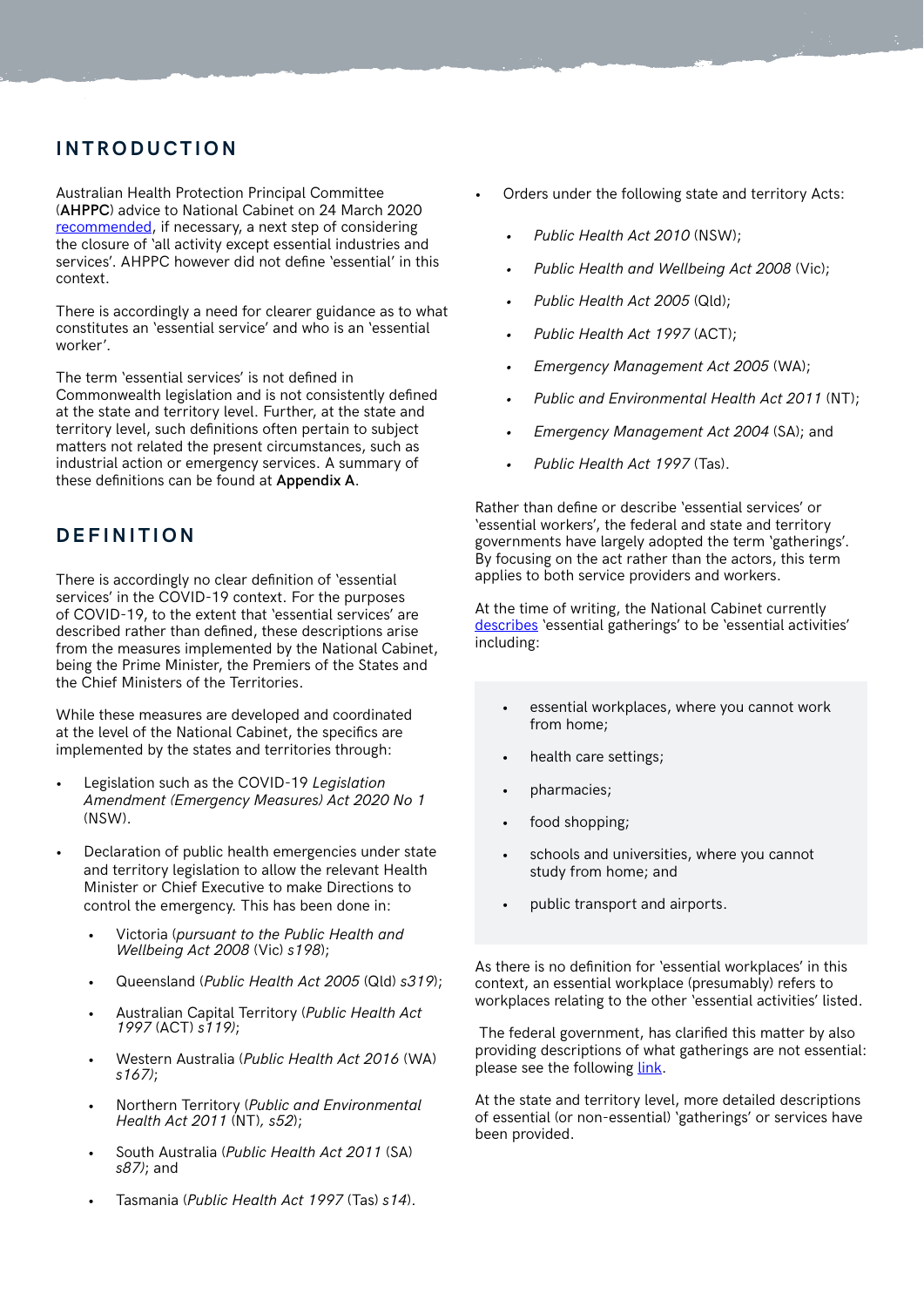The most up-to-date descriptions are summarised below.

| <b>State/Territory</b> | <b>Source</b>                                                                                                       | <b>Description</b>                                                                                                                                                                                                                                                                                                                                                                                                                                                                                                                                                                                                                                                                                                                                                                                                                                                                                                                                                                                                                                                                                                                                                                                                                                                                             |
|------------------------|---------------------------------------------------------------------------------------------------------------------|------------------------------------------------------------------------------------------------------------------------------------------------------------------------------------------------------------------------------------------------------------------------------------------------------------------------------------------------------------------------------------------------------------------------------------------------------------------------------------------------------------------------------------------------------------------------------------------------------------------------------------------------------------------------------------------------------------------------------------------------------------------------------------------------------------------------------------------------------------------------------------------------------------------------------------------------------------------------------------------------------------------------------------------------------------------------------------------------------------------------------------------------------------------------------------------------------------------------------------------------------------------------------------------------|
| <b>NSW</b>             | <b>Public Health (COVID-19)</b><br><b>Restrictions on Gathering and</b><br>Movement) Order 2020<br>(30 March 2020). | NSW has described 'essential gatherings' as those at:<br>Airports<br>$\bullet$<br>Public transportation facilities.<br>$\bullet$<br>Hospital or other medical or health service facilities.<br>Emergency services.<br>$\bullet$<br>Prisons, correctional facilities, youth justice centres or<br>other place of custody.<br>Disability or aged care facilities.<br>$\bullet$<br>Courts or tribunals.<br>Parliament<br>$\bullet$<br>Supermarket, markets that predominately sells food,<br>grocery stores or shopping centre (but not a retail store in<br>a shopping centre other than a supermarket, market that<br>predominately sells food or grocery store).<br>Retail store (other than a supermarket, market that<br>$\bullet$<br>predominately sells food or grocery store).<br>Offices, farms, factories, warehouses or mining or<br>$\bullet$<br>construction sites.<br>Schools, universities or other educational institution or<br>$\bullet$<br>child care facilities (but does not include a school event<br>that involves members of the community in addition to<br>staff and students)<br>Hotels, motels or other accommodation facilities.<br>A gathering at an outdoor space where two or more<br>persons may be present for the purposes of transiting<br>through the place. |
| <b>VIC</b>             | Directions from Deputy Chief<br><b>Health Officer</b>                                                               | Victoria has made a number of <b>Directions</b> including<br>those relating to non-essential services and businesses,<br>but has not defined 'essential services' in respect of<br>COVID-19.<br>Essential services regarding the aged care sector<br>however have been further described: see this link and<br>this link for more information.                                                                                                                                                                                                                                                                                                                                                                                                                                                                                                                                                                                                                                                                                                                                                                                                                                                                                                                                                 |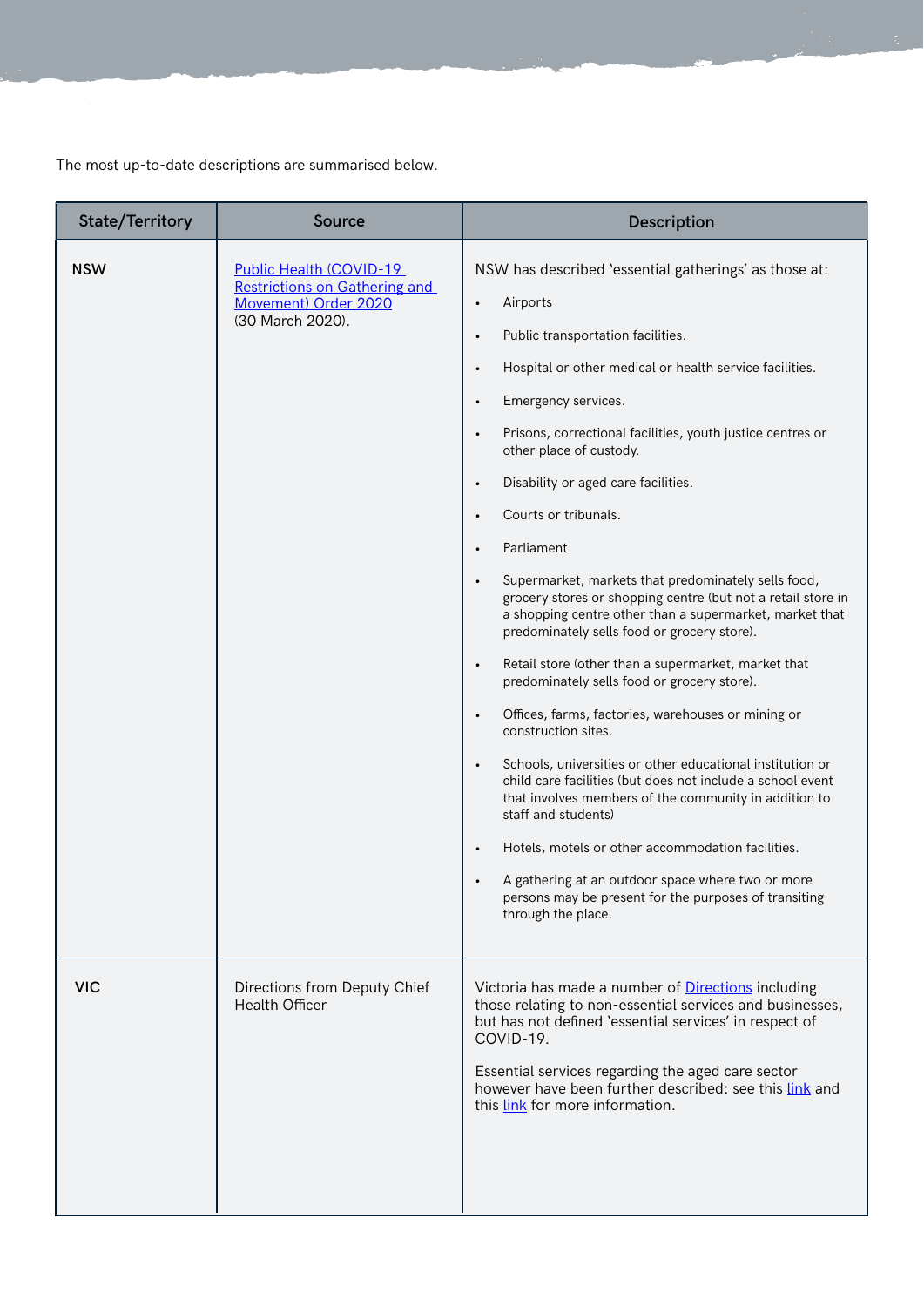| <b>State/Territory</b> | Source                                                                                                              | Description                                                                                                                                                                                                                                                                                                                                                                                                                                                                                                                                                                                               |
|------------------------|---------------------------------------------------------------------------------------------------------------------|-----------------------------------------------------------------------------------------------------------------------------------------------------------------------------------------------------------------------------------------------------------------------------------------------------------------------------------------------------------------------------------------------------------------------------------------------------------------------------------------------------------------------------------------------------------------------------------------------------------|
| <b>QLD</b>             | Chief Health Officer public<br>health directions                                                                    | Queensland have more a number of Directions regarding<br>non-essential services: see the<br>Non-essential business, activity and undertaking Closure<br>Direction (No.5) (9 April 2020).<br>Queensland however has not further described or<br>defined 'essential services'.                                                                                                                                                                                                                                                                                                                              |
| <b>ACT</b>             | Directions under Public Health<br>Act 1997 (ACT)                                                                    | The Australian Capital Territory Chief Minister has made<br>a statement about non-essential services.<br>The ACT however has not further described or defined<br>'essential services'.                                                                                                                                                                                                                                                                                                                                                                                                                    |
| <b>WA</b>              | State of emergency directions                                                                                       | Western Australia has made a number of Directions<br>including those relating to non-essential services and<br>businesses.<br>While WA not defined 'essential services', the gatherings<br>exempted from the Direction largely reflect the NSW list<br>of 'essential gatherings' (see above), although there are<br>additional gatherings included:<br>for the purposes of providing care or assistance<br>(including personal care) to a vulnerable person or<br>providing emergency assistance; and<br>provisions for live streaming (subject to conditions).<br>For more information see paragraph 11. |
| <b>NT</b>              | Northern Territory of Australia<br><b>Public and Environmental</b><br>Health Act 2011 COVID-19<br><b>Directions</b> | Northern Territory has made a number of Directions<br>including those relating to 'gatherings'.<br>'Gatherings' exempted from the Direction largely reflect<br>the NSW list of 'essential gatherings' (see above),<br>although gatherings in private motor vehicles or<br>commercial passenger vehicles are also included: (see<br>above).                                                                                                                                                                                                                                                                |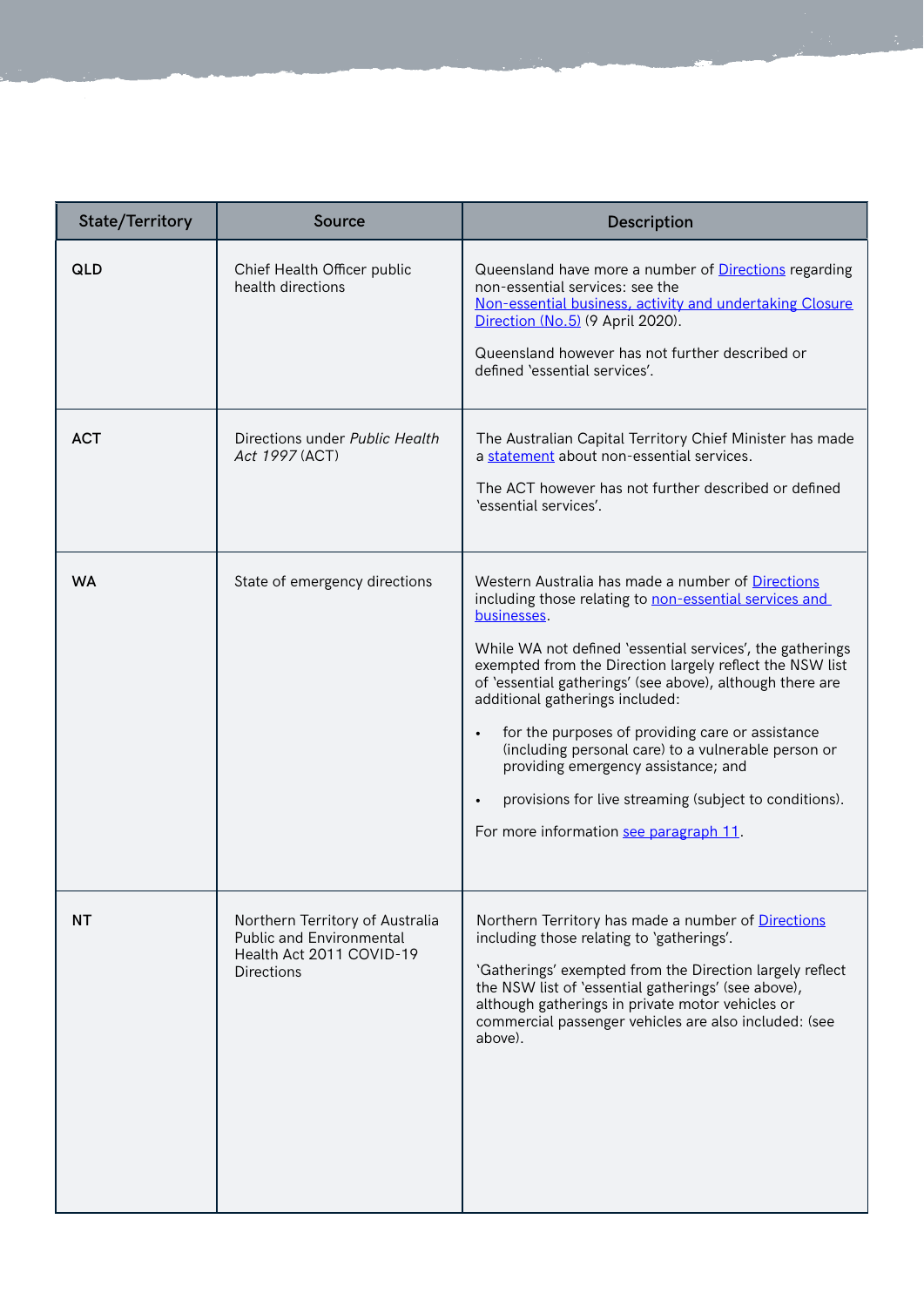| <b>State/Territory</b> | <b>Source</b>                                                                  | <b>Description</b>                                                                                                                                                                                                                                                                                                                                                                                                                                                                                                                                                                                                                                                                                                                                                                    |
|------------------------|--------------------------------------------------------------------------------|---------------------------------------------------------------------------------------------------------------------------------------------------------------------------------------------------------------------------------------------------------------------------------------------------------------------------------------------------------------------------------------------------------------------------------------------------------------------------------------------------------------------------------------------------------------------------------------------------------------------------------------------------------------------------------------------------------------------------------------------------------------------------------------|
| <b>SA</b>              | Declarations and Directions<br>made under the Emergency<br>Management Act 2004 | South Australia has made a number of Directions<br>including those relating to 'gatherings'.<br>'Gatherings' exempted from the Direction reflect the<br>NSW list of 'essential gatherings' (see above).                                                                                                                                                                                                                                                                                                                                                                                                                                                                                                                                                                               |
| <b>TAS</b>             | Directions have been made<br>under the Public Health Act<br>1997               | Tasmania has made a number of <b>Directions</b> including<br>those relating to 'gatherings'.<br>'Gatherings' exempted from the Direction largely<br>reflect the NSW list of 'essential gatherings' (see above),<br>however include:<br>gathering in private vehicles;<br>gatherings in a large passenger vehicle operating as a<br>passenger service within the meaning of the Passenger<br>Transport Services Act 2011;<br>a ferry service or vessel service, operated between<br>$\bullet$<br>Australia, Tasmania or one or more islands;<br>for the purposes of providing assistance or support to<br>$\bullet$<br>a person with a disability, if more than one person, who<br>does not ordinarily;<br>reside with the person with a disability; and<br>veterinary establishments. |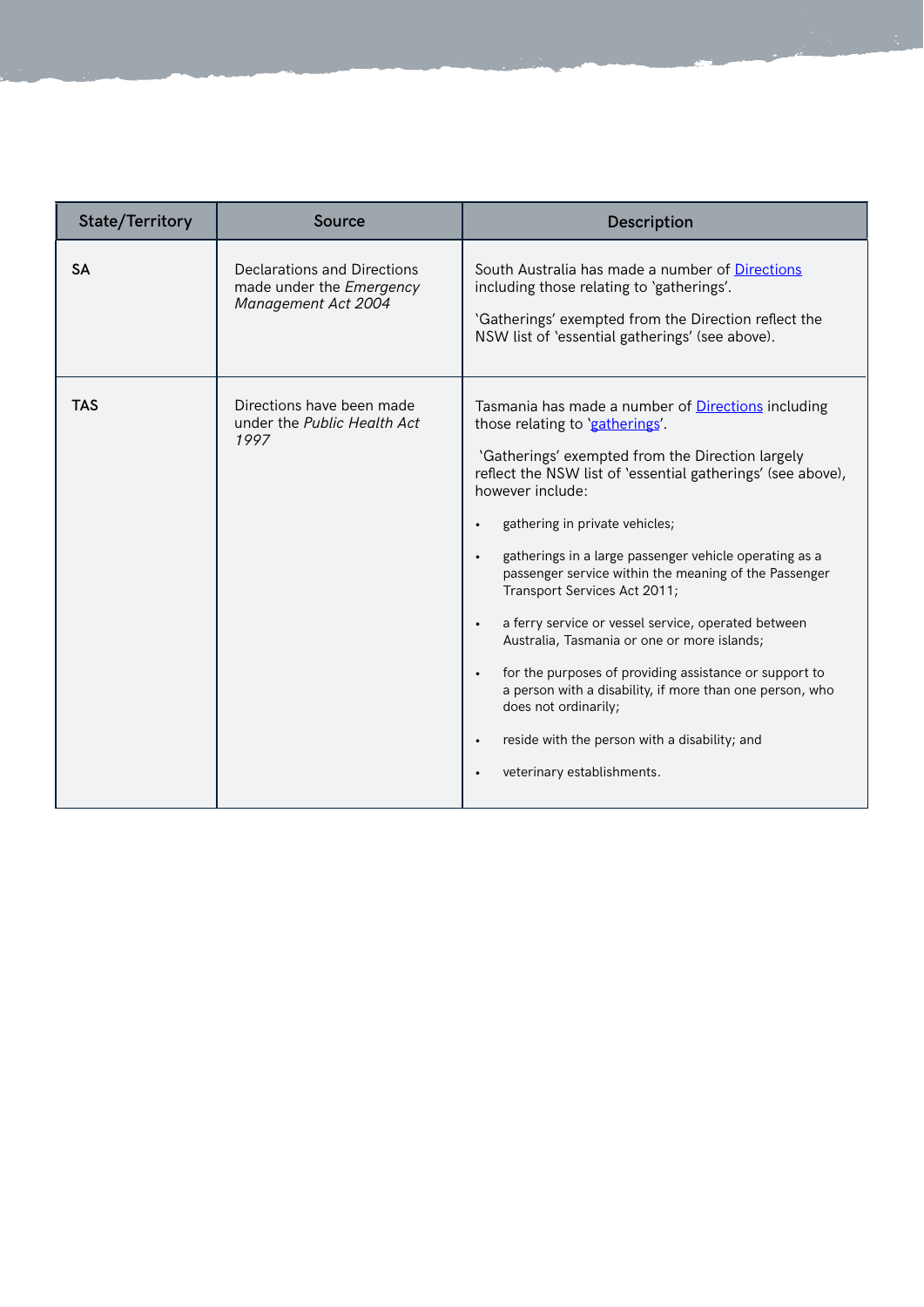### **FURTHER INFORMATION**

For further information about whether or not your work or your business is essential, please see the following resources:

| Commonwealth                    | <b>National Coronavirus Health</b><br>Information Line: 1800 020 080<br><b>Support for businesses</b><br>Business Help Hotline: 13 28 46                                                                            |
|---------------------------------|---------------------------------------------------------------------------------------------------------------------------------------------------------------------------------------------------------------------|
| New South Wales                 | National Coronavirus Health<br>Information Line: 1800 020 080<br>For businesses and employment<br>information<br>Small business: Business<br>Concierge Service (Service NSW):<br>177788                             |
| Victoria                        | Coronavirus hotline:<br>1800 675 398<br>Coronavirus business support<br><b>Business Victoria Coronavirus</b><br>hotline: 13 22 15                                                                                   |
| Australian Capital<br>Territory | <b>ACT Government COVID-19</b><br>information<br>COVID-19 Helpline:<br>(02) 6207 7244                                                                                                                               |
| Queensland                      | COVID-19 information and<br>contacts<br>National Coronavirus Health<br>Information Line: 1800 020 080<br>Small business: Small business<br>hotline: 1300 654 686<br><b>Business Queensland hotline:</b><br>13 74 68 |
| Western Australia               | Coronavirus helpline: 13 26843<br><b>Business and industry advice</b><br>Small business support services:<br>133 140                                                                                                |

|                    | COVID-19 Helpline:<br>1800 253 787                            |
|--------------------|---------------------------------------------------------------|
| South Australia    | <b>COVID-19 Business information</b><br>and support           |
|                    | Information for businesses and<br>support: 1300 142 820       |
|                    | <b>Business support information</b>                           |
| Northern Territory | National Coronavirus Health<br>Information Line: 1800 020 080 |
|                    | Coronavirus information for<br>businesses                     |
| Tasmania           | <b>COVID-19 hotlines</b>                                      |
|                    | <b>Business Tasmania Hotline:</b><br>1800 440 026             |
|                    |                                                               |

For organisations wanting to lobby for their service to be considered essential, it is suggested that you contact your state or territory Health Minister for [further information.](https://www.health.gov.au/about-us/contact-us/local-state-and-territory-health-departments)

#### *\*DISCLAIMER*

While care has been taken in the preparation of this factsheet, the Law Council of Australia and the Australian Medical Association do not warrant the accuracy, reliability or completeness or that the material is fit for any particular purpose.

The contents of any page of this factsheet does not constitute legal advice and should not be relied upon as such. The information in this factsheet is current at the time of writing.

17 April 2020.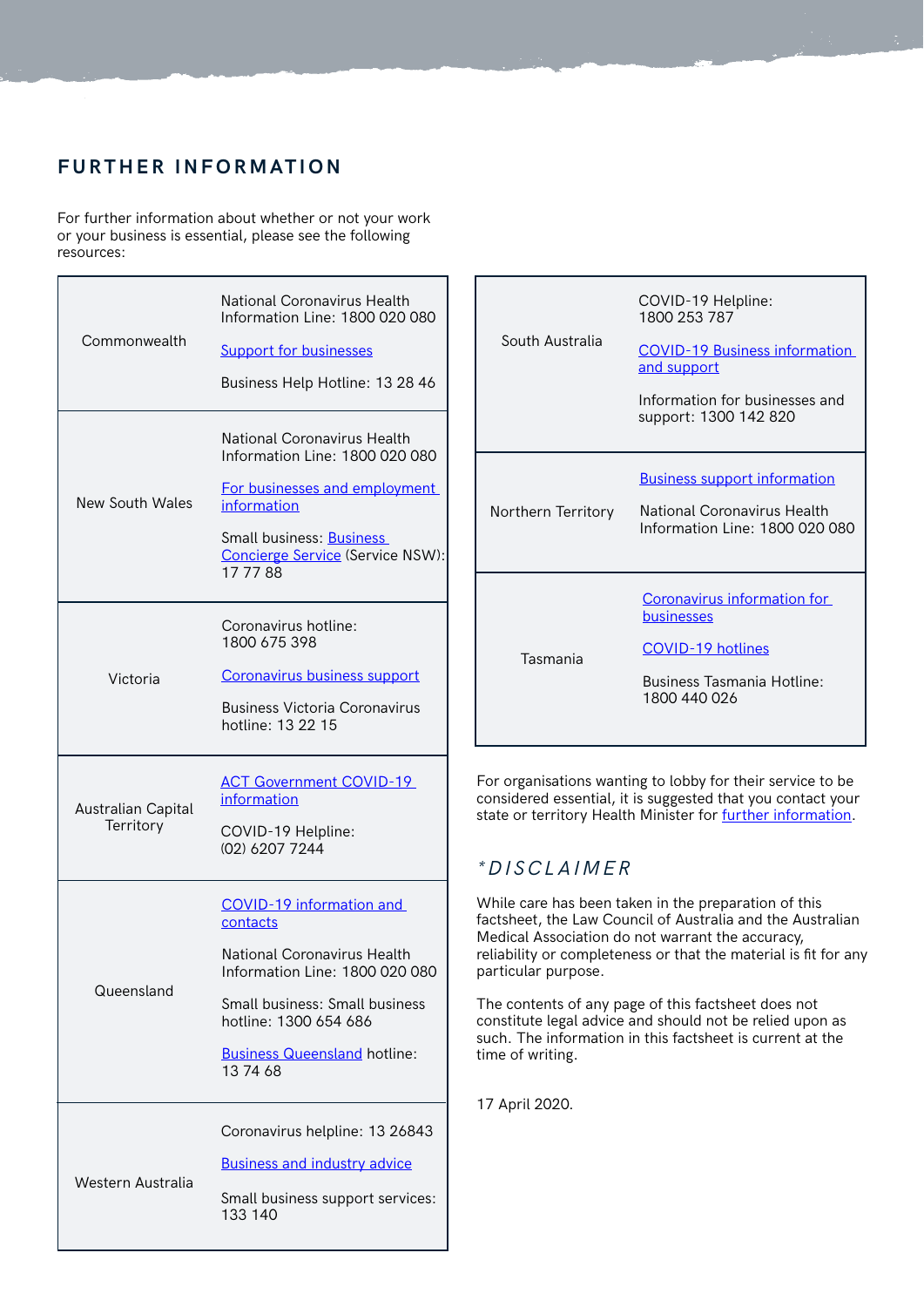# **APPENDIX A**

- Commonwealth: no definition.
- Western Australia does not have a definition for 'essential services' (or a related definition).
- Tasmania does not have any definition for 'essential services' (or a related definition).
- The *[Essential Services Act 1988](https://www.legislation.nsw.gov.au/#/view/act/1988/41)* (NSW) defines 'essential services' in the context of 'disruption in the provision of essential services, whether the disruption arises from industrial action or otherwise' as:
	- the production, supply or distribution of any form of energy, power or fuel or of energy, power or fuel resources;
	- the public transportation of persons or the transportation of freight (including the provision of rail infrastructure for those purposes);
	- the provision of fire-fighting services;
	- the provision of public health services (including hospital or medical services);
	- the provision of ambulance services;
	- the production, supply or distribution of pharmaceutical products;
	- the provision of garbage, sanitary cleaning or sewerage services;
	- the supply or distribution of water;
	- the conduct of a welfare institution;
	- the conduct of a prison;
	- a service declared to be an essential service by order of the Governor; and
	- a service comprising the supply of goods or services necessary for providing any service referred to above.
- The *[Essential Services Act 1981](https://www.legislation.sa.gov.au/LZ/C/A/ESSENTIAL SERVICES ACT 1981/CURRENT/1981.75.AUTH.PDF)* (SA) defines 'essential services' as 'means a service (whether provided by a public or private undertaking) without which the safety, health or welfare of the community or a section of the community would be endangered or seriously prejudiced'.
- The *[Essential Services Commission Act 2002](https://www.legislation.sa.gov.au/LZ/C/A/ESSENTIAL SERVICES COMMISSION ACT 2002/CURRENT/2002.14.AUTH.PDF)* (SA) defined 'essential services' in the context of 'the protection of the long term interests of South Australian consumers with respect to the price, quality and reliability of essential services' to be:
	- electricity services;
	- qas services;
	- water and sewerage services;
	- maritime services; and
	- rail services.
- The *[Utilities Act 2000](https://www.legislation.act.gov.au/View/a/2000-65/current/PDF/2000-65.PDF)* (ACT) defines 'essential service' to mean means electricity, gas or water in the context of 'regulat[ing] the provision of services by certain utilities'.
- The *[Essential Services Act 1958](http://classic.austlii.edu.au/au/legis/vic/consol_act/esa1958208/)* (Vic) [defines](http://classic.austlii.edu.au/au/legis/vic/consol_act/esa1958208/s3.html) 'essential service' in the context of 'protect[ing] the community against the interruption or dislocation of essential services' to be:
	- transport;
	- fuel;
	- light;